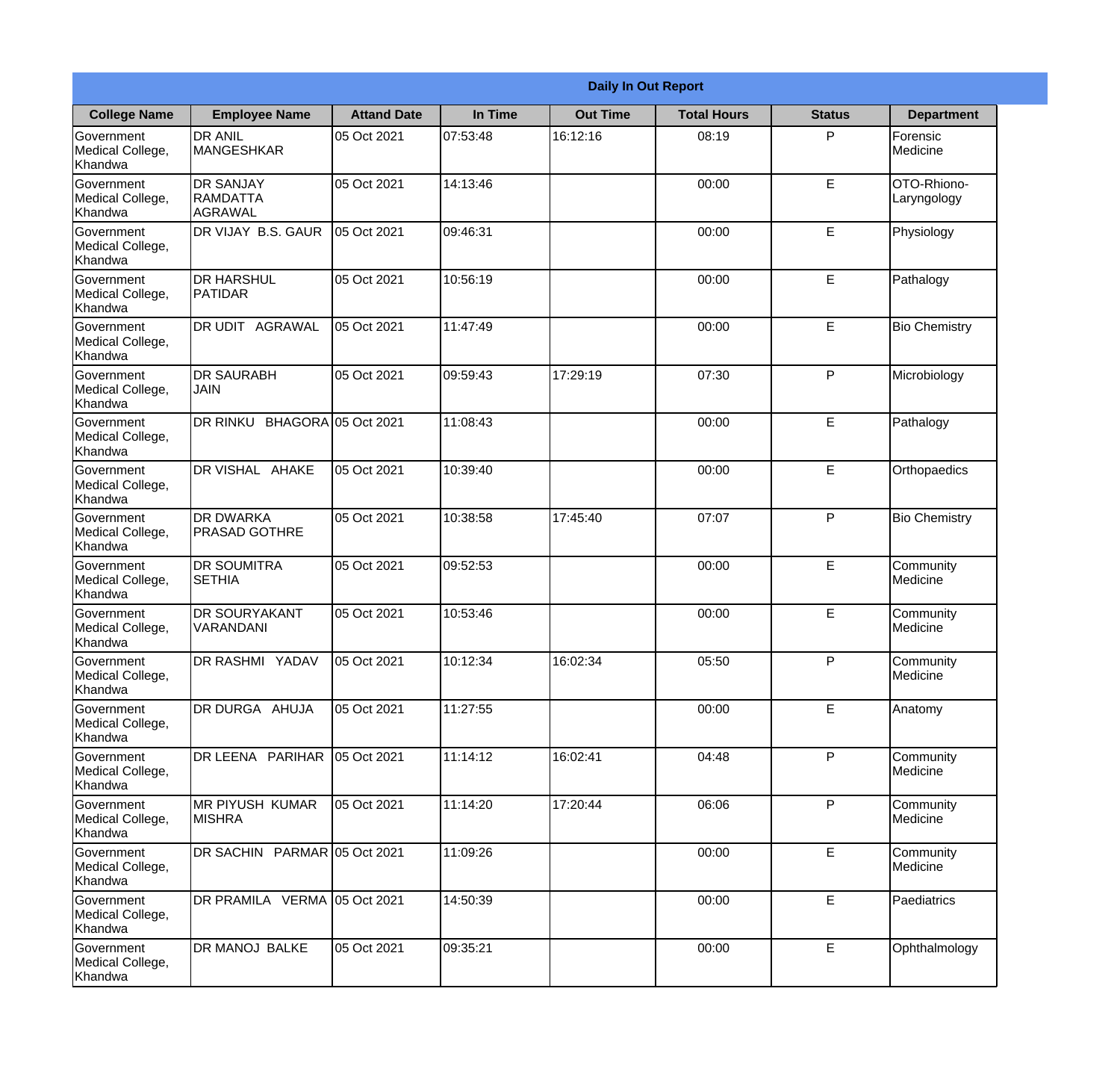| <b>Designation</b>                  | <b>Category</b> |
|-------------------------------------|-----------------|
| Assistant Professor   Para Clinical |                 |
| Professor                           | Clinical        |
| Associate Professor Non Clinical    |                 |
| Assistant Professor   Para Clinical |                 |
| Associate Professor Non Clinical    |                 |
| Associate Professor Para Clinical   |                 |
| Assistant Professor   Para Clinical |                 |
| Assistant Professor   Clinical      |                 |
| Demonstrator/Tutor   Non Clinical   |                 |
| <b>Assistant Professor</b>          | Para Clinical   |
| Demonstrator/Tutor                  | Para Clinical   |
| Assistant Professor   Para Clinical |                 |
| Demonstrator/Tutor   Non Clinical   |                 |
| <b>Assistant Professor</b>          | Para Clinical   |
| Statistician                        | Para Clinical   |
| <b>Assistant Professor</b>          | Para Clinical   |
| Professor                           | Clinical        |
| <b>Assistant Professor</b>          | <b>Clinical</b> |

## **Daily In Out Report**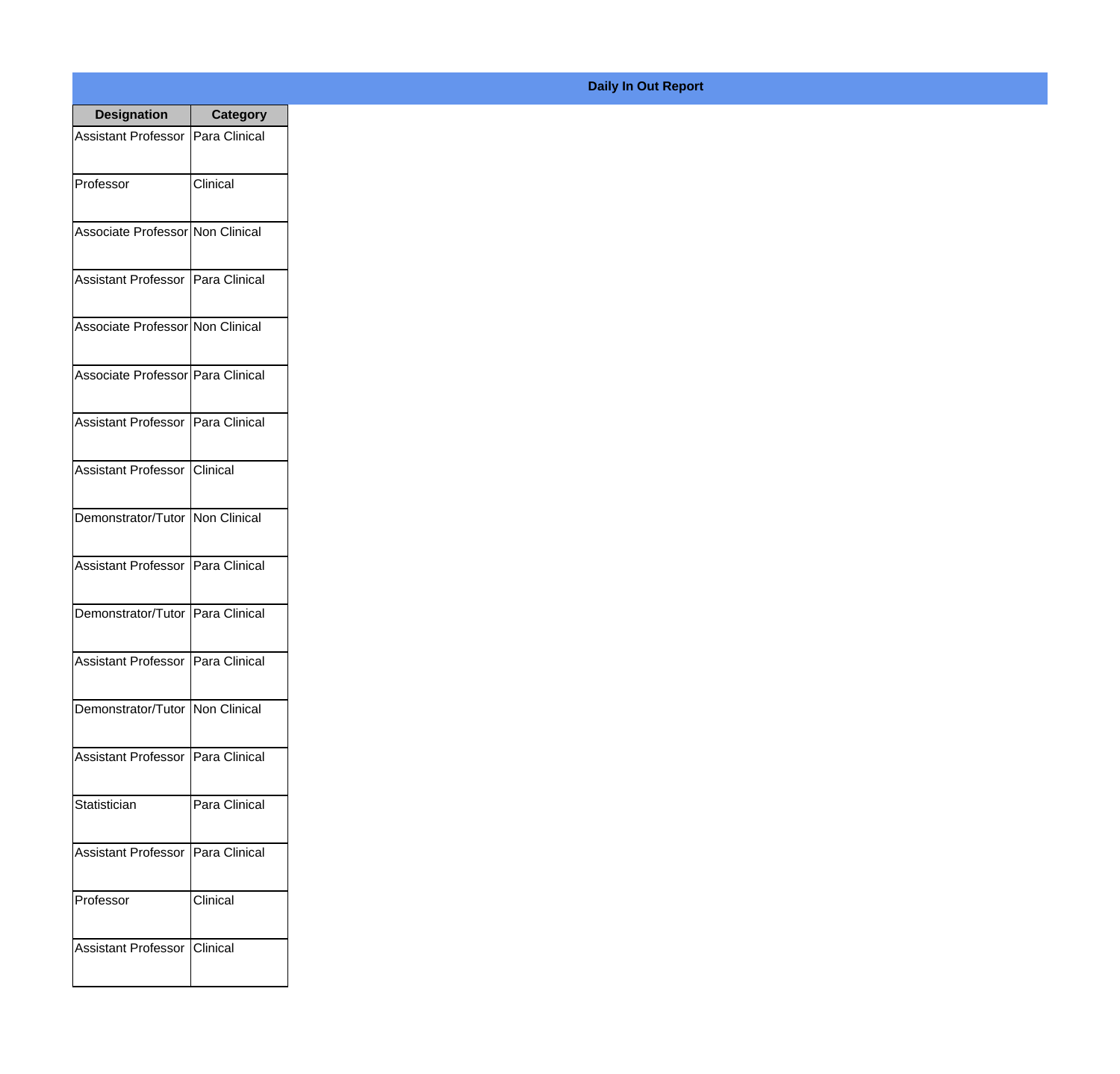|                                                         |                                                |             |          |          | <b>Daily In Out Report</b> |              |                            |
|---------------------------------------------------------|------------------------------------------------|-------------|----------|----------|----------------------------|--------------|----------------------------|
| Government<br>Medical College,<br>Khandwa               | <b>DR GARIMA</b><br>AGRAWAL<br>VARSHNEY        | 05 Oct 2021 | 09:37:01 |          | 00:00                      | E            | Paediatrics                |
| Government<br>Medical College,<br>Khandwa               | <b>DR SIDDHARTH</b><br><b>BANODE</b>           | 05 Oct 2021 | 10:01:15 | 16:00:29 | 05:59                      | $\mathsf{P}$ | Pharmacology               |
| Government<br>Medical College,<br>Khandwa               | <b>DR CHANDNI</b><br>KAROLE                    | 05 Oct 2021 | 09:35:13 |          | 00:00                      | E            | Ophthalmology              |
| Government<br>Medical College,<br>Khandwa               | DR PRIYA KAPOOR<br><b>KAPOOR</b>               | 05 Oct 2021 | 15:26:47 |          | 00:00                      | E            | Pathalogy                  |
| Government<br>Medical College,<br>Khandwa               | <b>DR SAPNA</b><br><b>MAHESHRAM</b>            | 05 Oct 2021 | 11:23:47 |          | 00:00                      | E            | Community<br>Medicine      |
| <b>Government</b><br>Medical College,<br><b>Khandwa</b> | <b>DR NISHA</b><br>IKAITHWAS                   | 05 Oct 2021 | 10:38:54 | 13:31:33 | 02:53                      | $\mathsf{P}$ | Psychiatry                 |
| Government<br>Medical College,<br>Khandwa               | DR SHAIKH M.KHALIQ 05 Oct 2021                 |             | 10:36:31 |          | 00:00                      | E            | <b>Bio Chemistry</b>       |
| <b>Government</b><br>Medical College,<br>Khandwa        | <b>DR RAJU</b>                                 | 05 Oct 2021 | 09:32:20 |          | 00:00                      | E            | Forensic<br>Medicine       |
| Government<br>Medical College,<br>Khandwa               | DR RANJEET<br><b>BADOLE</b>                    | 05 Oct 2021 | 10:41:52 |          | 00:00                      | E            | <b>General Medicine</b>    |
| Government<br>Medical College,<br>Khandwa               | <b>DR ARUN KUMAR</b><br>PARGI                  | 05 Oct 2021 | 10:31:01 |          | 00:00                      | E            | <b>General Surgery</b>     |
| Government<br>Medical College,<br>Khandwa               | <b>DR ASHOK</b><br><b>BHAUSAHEB NAJAN</b>      | 05 Oct 2021 | 10:44:47 |          | 00:00                      | E            | Forensic<br>Medicine       |
| Government<br>Medical College,<br>Khandwa               | DR NITESHKUMAR<br>KISHORILAL<br><b>RATHORE</b> | 05 Oct 2021 | 10:07:05 | 16:12:25 | 06:05                      | P            | Pharmacology               |
| Government<br>Medical College,<br>Khandwa               | <b>DR PRIYESH</b><br><b>MARSKOLE</b>           | 05 Oct 2021 | 11:39:32 | 17:28:48 | 05:49                      | P            | Community<br>Medicine      |
| Government<br>Medical College,<br>Khandwa               | <b>DR SANGEETA</b><br><b>CHINCHOLE</b>         | 05 Oct 2021 | 11:04:01 |          | 00:00                      | E            | Physiology                 |
| Government<br>Medical College,<br>Khandwa               | DR SUNIL BAJOLIYA                              | 05 Oct 2021 | 17:37:07 |          | 00:00                      | E            | OTO-Rhiono-<br>Laryngology |
| Government<br>Medical College,<br>Khandwa               | <b>DR SATISH</b><br><b>CHANDEL</b>             | 05 Oct 2021 | 11:37:34 |          | 00:00                      | E            | Pharmacology               |
| Government<br>Medical College,<br>Khandwa               | DR MUKTESHWARI<br><b>GUPTA</b>                 | 05 Oct 2021 | 12:40:44 | 16:59:28 | 04:19                      | P            | Pharmacology               |
| Government<br>Medical College,<br>Khandwa               | DR YASHPAL RAY                                 | 05 Oct 2021 | 14:38:01 | 16:35:45 | 01:57                      | P            | Anatomy                    |